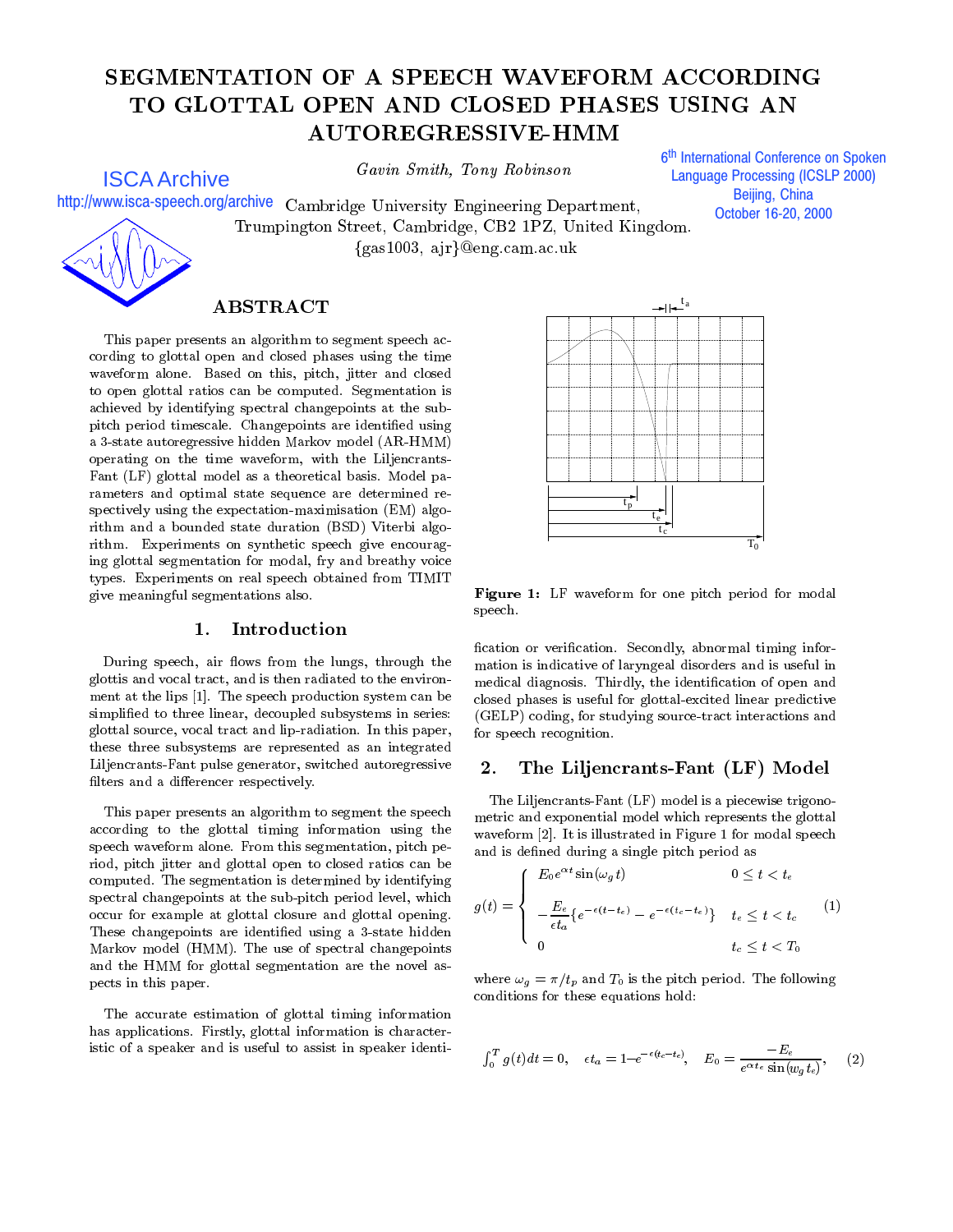For convenience, these three piecewise segments are termed  $open+, open-$  and closed phases respectively and have distinct spectra. Changepoints between these three phases are evident as spectral changepoints in the glottal waveform. Because of the linear nature of the vocal tract and lip-radiation subsystems, these spectral changepoints are evident in the speech waveform also.

#### 3. The Autoregressive Hidden Markov Model (AR-HMM)

In the linear prediction approach to speech synthesis and analysis, a single autoregressive model is used to represent the glottal source, vocal tract and lip-radiation subsystems combined. This has proven successful in speech coding applications. A progression from this is to adopt three autoregressive models, one for each glottal phase, and then control the interaction between these three models via a hidden Markov model. We therefore motivate the use of a cyclical three-state autoregressive hidden Markov model [3] for speech analysis represented in Figure 2. It is applied to voiced, steady-state speech sounds.

The observed signal  $y_{1:T} = [y_1, y_2, \ldots, y_T]$  is T samples long. The state occupied at time  $t$  is  $r_t$ . The probability of being in state i at time  $t=1$  is  $\mathbf{r}_1 (i)$ . The initial conditions for the speech waveform are  $y_0 = y_{-p+1:0}$ . The *i*th state AR polynomial, excitation variance and order are termed  $\mathbf{a}_i, \sigma_e^2(i)$  and  $p_i$  respectively. The autoregressive model for  $\begin{array}{c} \Box \ \Box \ \end{array}$ state *i* is defined as  $\hat{y}_t^i = \sum_{j=1}^{p_i} \mathbf{a}_i(j)y_{t-j}$ . The transition  $\begin{array}{c} \mathbf{a}_t \\ \mathbf{b}_t \leq \mathbf{a}_t \end{array}$ probability from state i to state j is  $\pi_{i,j}$ . The 3-state HMM is defined fully in terms of the following parameters:

$$
\mathbf{y}_0 = y_{-p+1:0} \mathbf{r}_1 = \{ \mathbf{r}_1(1), \mathbf{r}_1(2), \mathbf{r}_1(3) \}
$$
  
\n
$$
\mathbf{A} = \{ \mathbf{a}_1, \mathbf{a}_2, \mathbf{a}_3 \} \Pi = \{ \pi_{1,1}, \ldots, \pi_{3,3} \}
$$
  
\n
$$
\Sigma = \{ \sigma_e^2(1), \sigma_e^2(2), \sigma_e^2(3) \}
$$

There are two problems: firstly, the estimation of model parameters given the observations, and secondly, the es timation of the optimal state sequence given the observa tions and parameter estimates, from which glottal timing information is obtained. The expectation-maximisation algorithm is applied to the first problem, and the bounded state duration Viterbi algorithm to the second. For con  $v_{\text{c}}$  increase,  $v_{\text{c}} = \frac{1}{2}v_{\text{c}} + 1$ ,  $\frac{1}{2}v_{\text{c}} + 1$ ,  $\frac{1}{2}v_{\text{c}}$ 

## 4. The Expectation-Maximisation (EM) Algorithm

The expectation-maximisation (EM) algorithm is a general-purpose iterative algorithm to re-estimate model parameters given observations, a model and initial parameter estimates, such that the likelihood of the observations increases. The algorithm consists of two stages. In the first stage, the forward-backward algorithm, otherwise known as the Baum-Welch algorithm, is used. Standard computational procedures are employed [3] to compute the following variables:



Figure 2: 3-state AR-HMM used for changepoint identi fication.

$$
\alpha_t(i) = p(y_{1:t}, r_t = i | \Theta)
$$
\n(3)

$$
\beta_t(i) = p(y_{t+1:T}|r_t = i, \Theta) \tag{4}
$$

$$
\gamma_t(i) = p(r_t = i | y_{1:T}, \Theta) \tag{5}
$$

$$
\xi_t(i,j) = p(r_t = i, r_{t+1} = j | y_{1:T}, \Theta)
$$
 (6)

In the second stage, parameters are re-estimated.

| Initial state<br>$1 \le i \le 3$      | ${\bf r}_1(i) = \gamma_1(i)$                                                                                                                                                                                                                                                                        |
|---------------------------------------|-----------------------------------------------------------------------------------------------------------------------------------------------------------------------------------------------------------------------------------------------------------------------------------------------------|
| Trans matrix                          |                                                                                                                                                                                                                                                                                                     |
| $1 \leq i \leq 3$ , $1 \leq j \leq 3$ | $\pi_{i,j} = \frac{\sum_{t=1}^{T-1} \xi_t(i,j)}{\sum_{t=1}^{T-1} \gamma_t(i)}$                                                                                                                                                                                                                      |
|                                       |                                                                                                                                                                                                                                                                                                     |
|                                       |                                                                                                                                                                                                                                                                                                     |
| Excitation                            |                                                                                                                                                                                                                                                                                                     |
| $1 \le i \le 3$                       | $\sigma_e(i)^2 = \frac{\sum_{t=1}^{T} \gamma_t(i) (\hat{y}_t^i - y_t)^2}{\sum_{t=1}^{T} \gamma_t(i)}$                                                                                                                                                                                               |
| Polynomial                            |                                                                                                                                                                                                                                                                                                     |
| $1 \le i \le 3$                       | $\mathbf{a}_i = (\mathbf{C}_i \mathbf{Y})^{\dagger} \mathbf{C}_i \mathbf{V}_{1:T}$                                                                                                                                                                                                                  |
| Initial<br>conditions                 | $\mathbf{y}_0 = \Big\{ \sum_{i=1}^3 (\mathbf{C}_i \mathbf{\bar{A}}_i)' \mathbf{S}_i(\mathbf{C}_i \mathbf{\bar{A}}_i) \Big\}^{-1} \nonumber \ \Big\{ \sum_{i=1}^3 (\mathbf{C}_i \mathbf{\bar{A}}_i)' \mathbf{S}_i$<br>$(\mathbf{C}_i \mathbf{y}_{1:T} - \mathbf{C}_i \mathbf{A}_i \mathbf{y}_{1:T})$ |
|                                       |                                                                                                                                                                                                                                                                                                     |

 $\mathbf{S}_i = \text{diag}\left(\frac{1}{\sigma_e^2(i)}\right)$  and <sup>†</sup> denotes the Moore-Penrose inverse such that  $\mathbf{X}^{\dagger} = (\mathbf{X}'\mathbf{X})^{-1}\mathbf{X}'$ . Relevant Toeplitz matrices and vectors are defined as follows

$$
\mathbf{C}_{i} = \begin{bmatrix} \sqrt{\gamma_{1}(i)} & & & \\ & \sqrt{\gamma_{2}(i)} & & \\ & & \ddots & \\ & & & \sqrt{\gamma_{T}(i)} \end{bmatrix}
$$

$$
\mathbf{Y} = \begin{bmatrix} y_{0} & y_{-1} & \cdots & y_{1-p} \\ y_{1} & y_{0} & \cdots & y_{2-p} \\ \vdots & \vdots & \vdots & \vdots \\ y_{T-1} & y_{T-2} & \cdots & y_{T-p} \end{bmatrix}
$$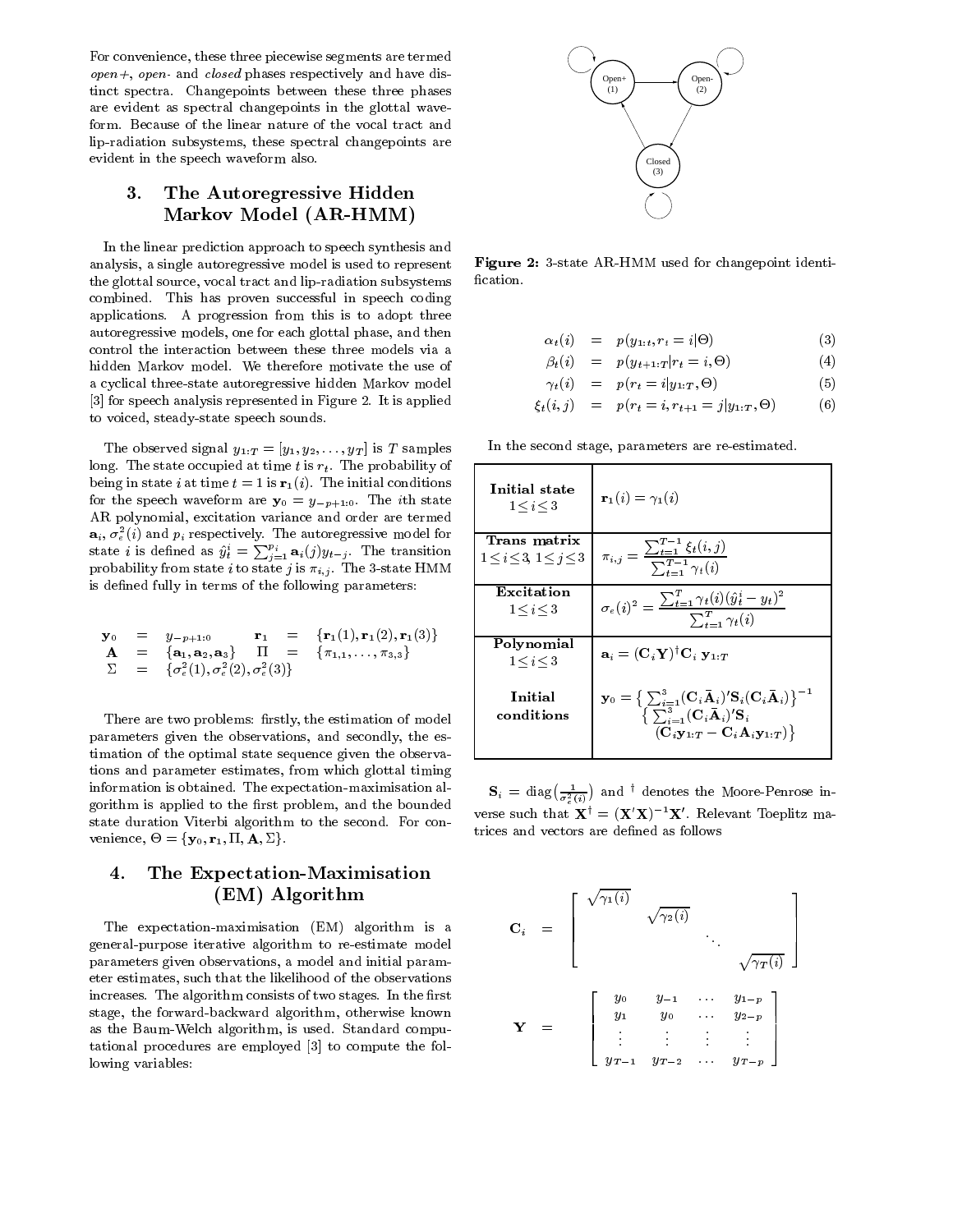| vowel        | example     |         | modal       |         |         | breathy |         |         | fry    |              |
|--------------|-------------|---------|-------------|---------|---------|---------|---------|---------|--------|--------------|
|              | word        | $open+$ | <i>open</i> | closed  | $open+$ | open-   | closed  | $open+$ | open-  | $\it closed$ |
|              |             |         |             |         |         |         |         |         |        |              |
| a            | Bob         | 54(0.5) | 4(0.3)      | 42(0.7) | 65(0.3) | 3(0.5)  | 32(0.6) | 56(0.9) | 4(0.6) | 40(0.9)      |
| ae           | bat         | 54(0.2) | 4(0.6)      | 42(0.6) | 65(0.3) | 3(0.5)  | 32(0.7) | 56(1.1) | 4(1.2) | 40(1.8)      |
| e            | bet         | 54(0.2) | 4(0.8)      | 42(0.9) | 65(1.7) | 5(2.4)  | 30(3.1) | 58(1.1) | 3(0.3) | 39(1.1)      |
| er           | B <u>er</u> | 53(0.5) | 4(0.3)      | 43(0.7) | 61(6.3) | 4(1.1)  | 35(5.8) | 53(1.9) | 3(0.7) | 44(2.0)      |
| $\mathbf{i}$ | bit         | 54(0.3) | 4(0.6)      | 42(0.7) | 63(6.8) | 4(2.0)  | 31(3.1) | 56(0.7) | 3(0.2) | 41(0.8)      |
| iy           | beet        | 54(0.6) | 4(0.8)      | 42(0.6) | 64(0.5) | 4(0.5)  | 32(1.0) | 57(0.7) | 4(0.6) | 40(1.1)      |
| $00\,$       | boot        | 53(0.5) | 4(0.3)      | 43(0.6) | 62(0.4) | 4(0.6)  | 34(0.9) | 58(2.6) | 6(2.9) | 36(2.8)      |
| 0w           | bought      | 53(0.2) | 4(0.2)      | 42(0.3) | 65(0.3) | 4(1.1)  | 31(1.2) | 52(0.7) | 4(1.2) | 44(1.0)      |
| u            | book        | 54(1.0) | 4(0.3)      | 42(0.9) | 65(1.2) | 4(1.3)  | 32(1.7) | 55(1.2) | 3(0.4) | 42(1.2)      |
| uh           | but         | 53(0.3) | 4(0.4)      | 42(0.6) | 65(0.3) | 4(1.6)  | 31(1.7) | 53(0.6) | 3(0.4) | 44(0.7)      |
|              | mean value  | 54      | 4           | 42      | 64      | 4       | 32      | 55      | 4      | 41           |
|              | true value  | 55      | 3           | 42      | 66      | 11      | 23      | 59      | 13     | 28           |

Table 1: State durations as percentages of a pitch period. Values are mean averages of the mean state duration across 100 realizations of a given synthetic vowel, with standard deviations in parentheses.

$$
\mathbf{A}_{i} = \begin{bmatrix} a_{i}(p) & a_{i}(p-1) & a_{i}(p-2) & \dots & a_{i}(1) \\ 0 & a_{i}(p) & a_{i}(p-1) & \dots & a_{i}(2) \\ \vdots & & & & \vdots \\ 0 & 0 & 0 & \dots & a_{i}(p) \\ 0 & 0 & 0 & \dots & 0 \end{bmatrix} \quad \begin{matrix} \phi_{t}(j), \\ \phi_{t}(k), \\ \text{state} \\ \text{time} \\ \text{time} \\ \text{time} \\ \text{time} \end{matrix}
$$
\n
$$
\mathbf{A}_{i} = \begin{bmatrix} 0 & 0 & 0 & \dots & 0 \\ a_{i}(1) & 0 & 0 & \dots & 0 \\ a_{i}(2) & a_{i}(1) & 0 & \dots & 0 \\ \vdots & & & & \vdots \\ a_{i}(p) & a_{i}(p-1) & a_{i}(p-2) & \dots & 0 \\ 0 & a_{i}(p) & a_{i}(p-1) & \dots & 0 \\ \vdots & & & & \vdots \\ 0 & 0 & 0 & \dots & a_{i}(1) \end{bmatrix} \quad \begin{matrix} \phi_{t}(j), \\ \text{state} \\ \text{time} \\ \text{time} \\ \text{time} \\ \text{time} \\ \text{time} \\ \text{time} \\ \text{time} \\ \text{time} \\ \text{time} \\ \text{time} \\ \text{time} \\ \text{time} \\ \text{time} \\ \text{time} \\ \text{time} \\ \text{time} \\ \text{time} \\ \text{time} \\ \text{time} \\ \text{time} \\ \text{time} \\ \text{time} \\ \text{time} \\ \text{time} \\ \text{time} \\ \text{time} \\ \text{time} \\ \text{time} \\ \text{time} \\ \text{time} \\ \text{time} \\ \text{time} \\ \text{time} \\ \text{time} \\ \text{time} \\ \text{time} \\ \text{time} \\ \text{time} \\ \text{time} \\ \text{time} \\ \text{time} \\ \text{time} \\ \text{time} \\ \text{time} \\ \text{time} \\ \text{time} \\ \text{time} \\ \text{time} \\ \text{time} \\ \text{time} \\ \text{time} \\ \text{time} \\ \text{time} \\ \text{time} \\ \text{time} \\ \text{time} \\ \text{time} \\ \text{time} \\ \text{time} \\ \text{time} \\ \text{time} \\ \text{time}
$$

#### The Bounded State Duration 5. (BSD) Viterbi Algorithm

To determine the optimal state sequence given model parameters, a bounded state duration (BSD) Viterbi algorithm similar to  $[4]$ , rather than the standard Viterbi algorithm is used. This places lower and upper bounds,  $d_1(i)$  and  $d_2(i)$  respectively, on permissible state durations for the ith state and is necessary to prevent short-duration spurious state changes. The algorithm is based on the following recursions where bounds are specified a priori,

$$
\phi_t(j,d) = \phi_{t-1}(j,d-1) + \log b_j(y_t)
$$
  $d \ge 2$  (7)

$$
\phi_t(j,1) = \min_{d_1(i)}^{\substack{d_2(i) \\ \text{max}}} \left[ \phi_{t-1}(i,d) + \log p_i(d) \right] + \log \pi_{i,j} + \log b_j(y_t)
$$
\n(8)

 $p_i(d) = \pi_{i,i}^{d-1}(1-\pi_{i,i})$  is the probability of duration d in state i, and  $b_j(y_t)$  is the jth state emission probability at | time t. The likelihood score  $\delta_T$  at time T is

$$
\delta_T = \max_{i=1}^3 \max_{d=1}^{d_2(i)} [\phi_T(i, d) + \log p_i(d)] \tag{9}
$$

3 For high signal-to-noise ratio (SNR) synthetic speech, 7 the standard Viterbi algorithm is satisfactory. The contract of the contract of the contract of the contract of the contract of the contract of the contract of

#### 6. Experiments

 $\Gamma$   $\Gamma$  is Firstly, experiments are conducted on synthetic speech The contract of the contract of the contract of the contract of the contract of the contract of the contract of  $\parallel$  and consist of synthesis, analysis and validation stages. 7  $\sim$  3 ynthesis involves the generation of speech of length 2000  $\sim$  500  $\pm$  500  $\pm$  500  $\pm$  500  $\pm$  500  $\pm$ samples and pitch period 200 samples (no vocal jitter). Synthesis consists of an integrated-LF pulse generator producing modal, breathy and fry voice (glottal subsystem), a cascade of four 2nd order filters simulating 10 different vowels (vocal tract subsystem), and a differencer (lipradiation subsystem), followed by white Gaussian noise addition (added at 80dB SNR for the purpose of preventing degeneracy in the EM algorithm). Analysis involves the use of the 3-state AR-HMM, 30 iterations of the EM algorithm where initial conditions and state vectors are kept xed, and the BSD Viterbi algorithm to estimate the state sequence. Validation involves comparing the mean estimated state durations with their true values. Results are recorded in Table 1.

Secondly, experiments are conducted on real speech data. The central portions of long time-duration vowels are extracted from the TIMIT database (male speakers, dialect 1), and analysed as above. Reasonable state durations are given for all speakers as detailed in Table 2.